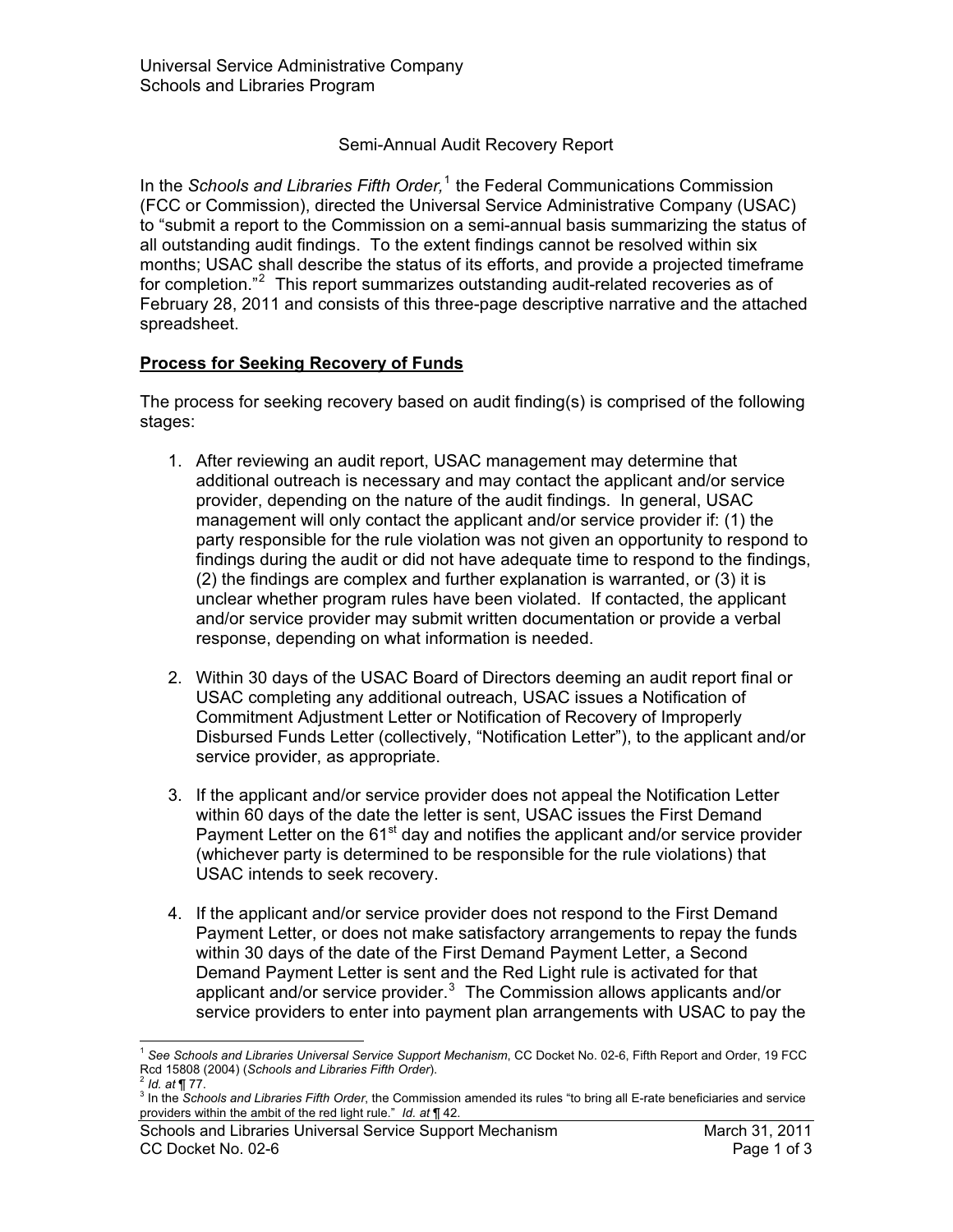# Semi-Annual Audit Recovery Report

recovery amount.<sup>4</sup> If the applicant and/or service provider does not respond to the Second Demand Payment Letter, or does not make satisfactory arrangements to repay the funds within 60 days of the date of the Second Demand Payment Letter, USAC will advise the Commission of that fact, and the debt will be transferred to the Commission under the provisions of the Debt Collection Improvement Act (DCIA).<sup>5</sup>

5. If an appeal is filed with USAC or an appeal and/or request for waiver is filed with the Commission, the recovery process is held in abeyance pending resolution of the appeal/waiver request.

In the absence of an appeal, request for waiver or direction from the Commission to hold the process in abeyance, the total elapsed time from issuance of the Notification Letter to final collection by USAC or transfer of the debt to the Commission is approximately five months.

## **Description of Audit Findings Outstanding for More Than Six Months**

The recoveries based on audit findings that have been outstanding for more than six months fall into the following six categories:

- At this time, there are 5 beneficiary audits older than six months with a potential recovery amount of \$11,144,723. Notification Letters have not been issued for these audits because USAC is in the process of reviewing the audit reports and/or is conducting additional outreach to determine whether Commission rules were violated. In addition, there are 36 beneficiary audits older than six months with a potential recovery of \$12,699,961 for which Notification Letters have not been issued because USAC is working with Commission staff to determine whether the rule violations warrant recovery of funds consistent with the *Schools and Libraries Fifth Order*. All other audit findings older than six months have either been cleared or have resulted in the issuance of a Notification Letter to either the applicant and/or service provider, as appropriate, and as explained in further detail below.
- For certain audit findings the recovery process has been ongoing for more than six months because the applicant and/or service provider appealed the recovery determination to USAC and/or requested a waiver of the recovery request to the Commission. The recovery process was held in abeyance pending USAC and/or the Commission's decision on the appeal. USAC and/or the Commission have since decided the appeal, and so the recovery process has resumed.
- The recovery process is being held in abeyance for 15 beneficiary audits with a potential recovery amount of \$4,687,542 because the applicant and/or service provider has appealed USAC's recovery determination to USAC.

 $\overline{a}$  $4$  *Id.* 

 $^5$  Debt Collection Improvement Act of 1996, Pub. L. No. 104-134, 110 Stat. 1321, 1358 (1996) (codified at 31 U.S.C. §§ 3701 *et seq*.).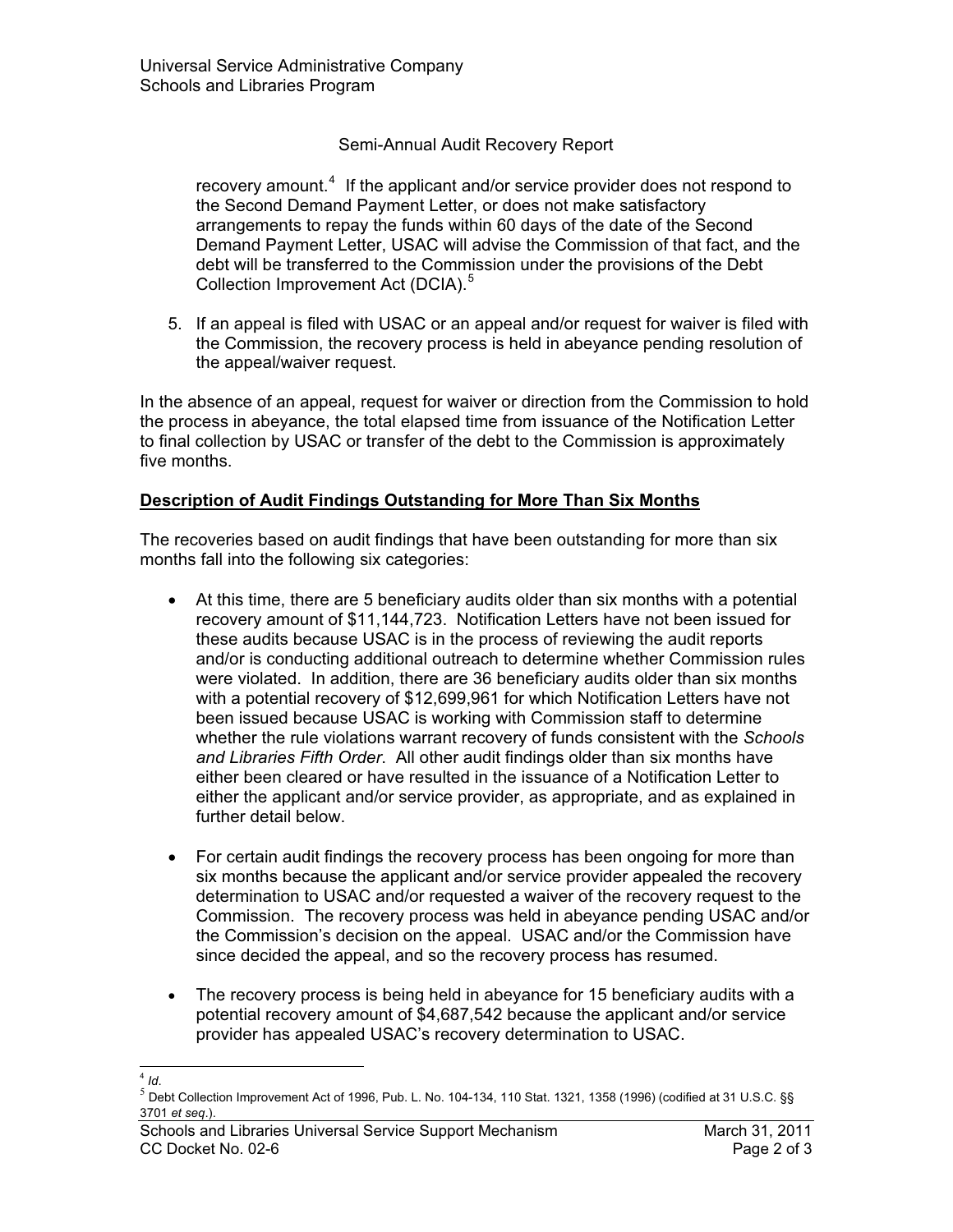#### Semi-Annual Audit Recovery Report

- $\bullet$  The recovery process is being held in abeyance for 90 beneficiary audits with a potential recovery amount of \$38,328,317 because the applicant and/or service provider has appealed and/or requested wavier regarding USAC's recovery determination to the Commission.
- To date, USAC has transferred \$8,001,865 relating to 31 audits to the Commission pursuant to the DCIA because neither the applicant, nor the service provider has paid the funds to USAC or made satisfactory arrangements for payment of the funds.
- The audit performed consistent with the Commission's *Puerto Rico Department of Education Order*<sup>6</sup> covering Funding Years 1998 through 2000 was approved by the USAC Board of Directors and provided to Commission staff. In that Order, the Commission stated that it – rather than USAC – would review the results of that audit to determine any appropriate recovery actions.<sup>7</sup> Consequently, although the audit has been deemed final for more than six months, recovery amounts that may be associated with this audit's results are not included on the attached spreadsheet.

 $\overline{a}$ 

<sup>6</sup> *Federal-State Joint Board on Universal Service, Petition of the Puerto Rico Department of Education to Release Funds Associated with the Schools and Libraries Universal Service Support Mechanism for Years 2001 and 2002,* CC Docket No. 02-06, Order, 18 FCC Rcd 25417 (2003)(*Puerto Rico Department of Education Order*). <sup>7</sup> *See id*. *at* ¶¶ 2, 25.